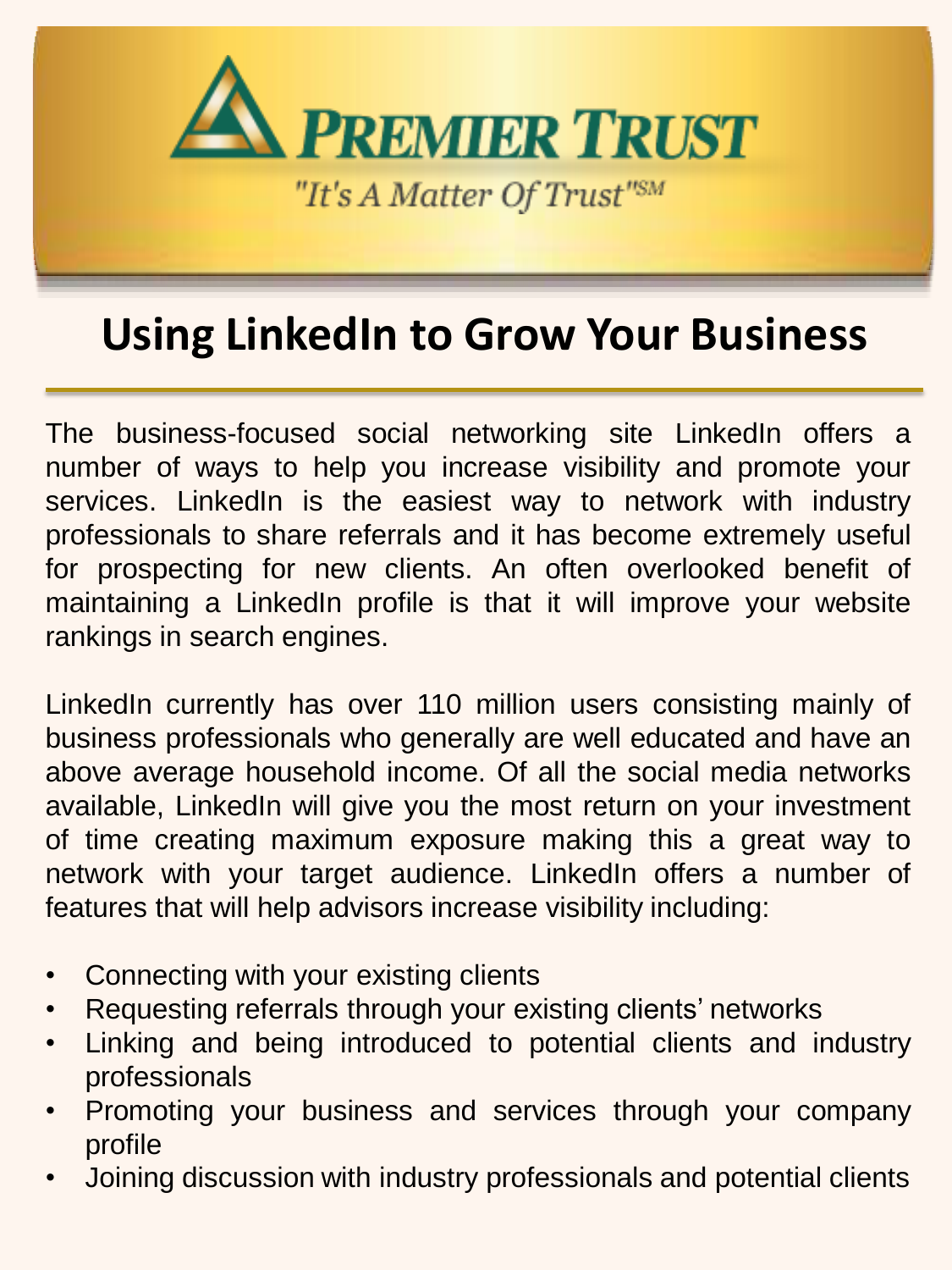

# **Getting Started:**

To get started, create a personal LinkedIn profile (it's free and takes less than 5 minutes). Once you have created your basic profile that covers your employment and contact information, optimize your profile by adding a picture and information about your interests, education, awards, and certifications. We strongly suggest you put in a professional photo, if you have one, since this will probably be the first impression visitors will have of you and your firm.

After you have filled in the details for your personal profile you should build your professional connections. There are 5 basic ways to find and add connections on LinkedIn:

- Scan Your e-mail Contact List (automated option in LinkedIn)
- People You May Know (LinkedIn option)
- Use Keywords in Your Profile to search for colleagues and classmates
- Search manually for people you know using Search Box
- See who your existing connections know and invite them to connect with you

"Recommendations" is a LinkedIn tool where you can ask your connections/network to recommend your work. CAUTION: financial advisors are not permitted to post public recommendations due to FINRA and SEC regulations. We suggest you first check with your compliance department and if permitted, get three recommendations and *keep them private.* New visitors to your profile will know someone has endorsed you, even if they can't see the recommendation. LinkedIn will list your profile as 100% complete and you will benefit greatly as a 100% complete profile is **40 times** more likely to be found in a LinkedIn search and you will appear higher in search rankings.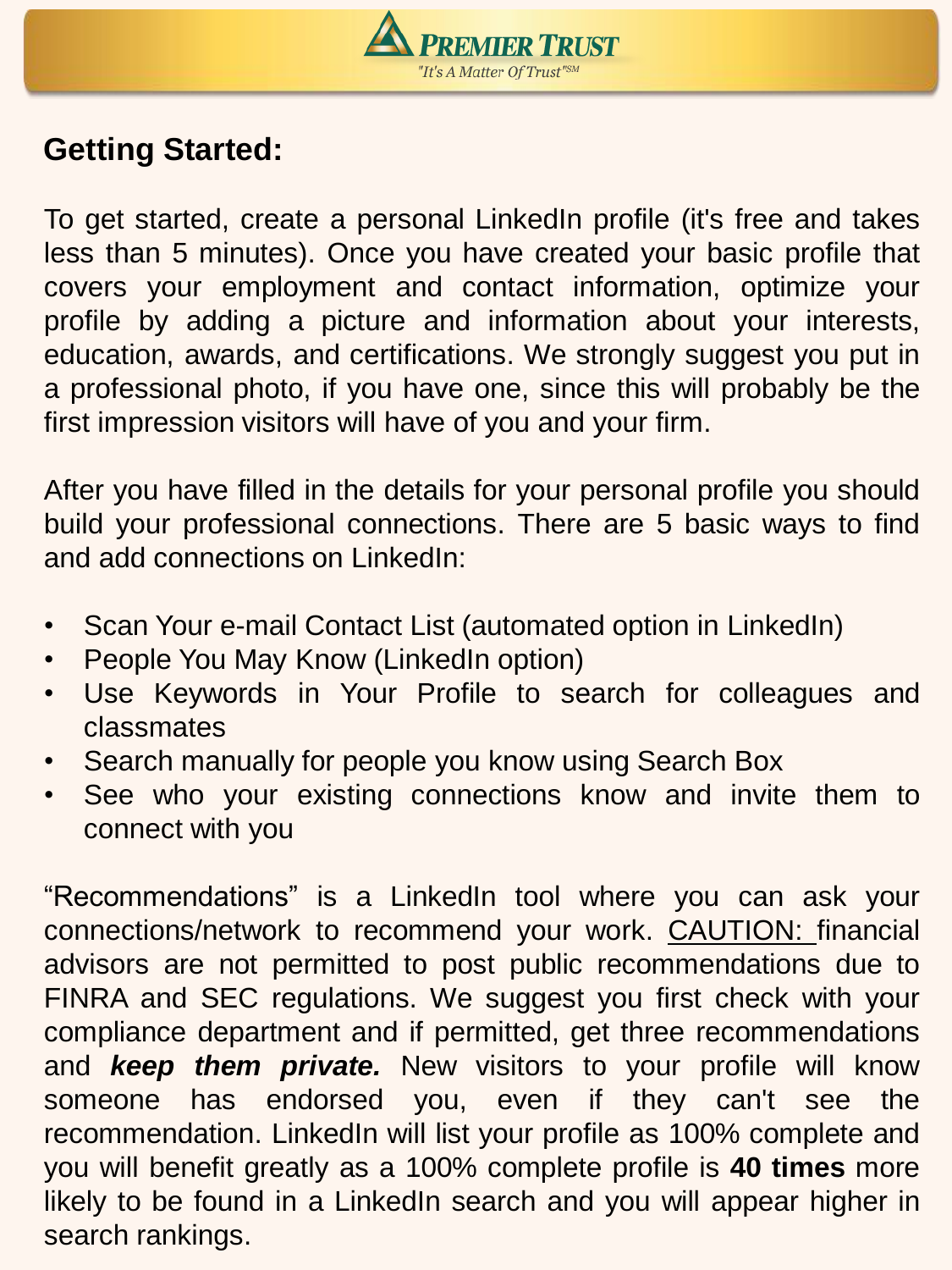

Here is a list of all the items required for a complete profile:

- **Current position**
- Two past positions
- Education History
- Profile Summary
- Profile Photo
- Specialties
- At Least Three Recommendations

#### **Increase Your Visibility with LinkedIn Groups**

LinkedIn Groups create a public forum where you can interact with other people, post content you find interesting and display your financial expertise by participating in conversations. With over 700,000 groups to choose from you are likely to find a handful with members that include your target prospects and/or your professional referral network.

To join a group, simply click on the "Groups" link in the top level navigation bar and then use the search bar to plug in relevant words. For example, you could type in "Estate Planners in Texas" or "Doctors in Boston" to find relevant groups.

When you first get started try to limit yourself to no more than five groups rather than spreading yourself too thin by joining a lot of groups at once. With five groups you can focus on engaging people in the group and consistently adding something interesting to the conversation. When it adds to the group conversation, include links to your website or your relevant content in your group posts. This will increase traffic to your website and educate group members about your firm.

Typically, group members are not looking for a sales pitch, so don't give them one! Always add to the group conversation, get to know the members, and give them relevant information. Networking is a great way to find qualified prospects!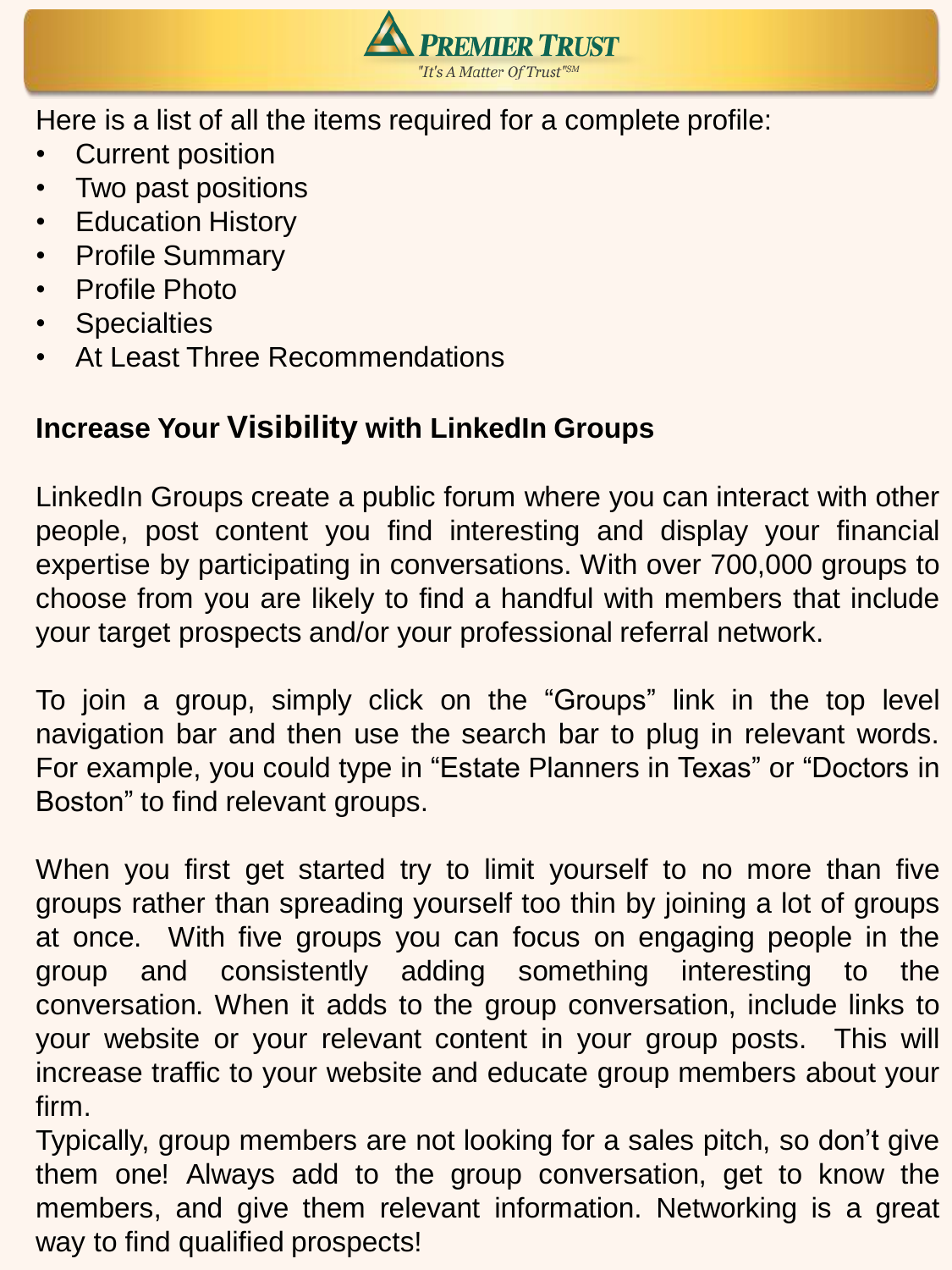

# **Target Marketing On LinkedIn**

As an advisor, you can use LinkedIn strategically to prospect and generate new clients. A more detailed breakdown of the user stats we mentioned earlier follows:

- Average age of a user is 41
- Average household income is \$109,703
- 95% of users are college educated
- 24% have a portfolio value of \$250k+

You can create a targeted marketing campaign on LinkedIn by using "Request an Introduction" or "Run an Advanced Search."

## **Request an Introduction**

LinkedIn is based on connections; the more people you know, the larger your network of 2nd and 3rd degree connections. In other words, the more people you are connected or linked to, the more people you can get connected to. How that works in LinkedIn is you ask the people you are connected to in LinkedIn to, generate an introduction to their connections. Then it's up to your connection to decide whether to forward your request to the desired recipient.

This is a great way to enhance your client referral program. Before you meet with a client for his or her annual or regular review, connect with them on LinkedIn. Take a look at their connections and, rather than asking for the usual referral at the end of the meeting, take a different approach. Create a list of five people to whom you would like an introduction. At the end of the meeting share the list with your client, explain that you are interested in meeting each of them and ask for a specific introduction to one of the five. The more specific you are with your client, the easier it is for them to refer you.